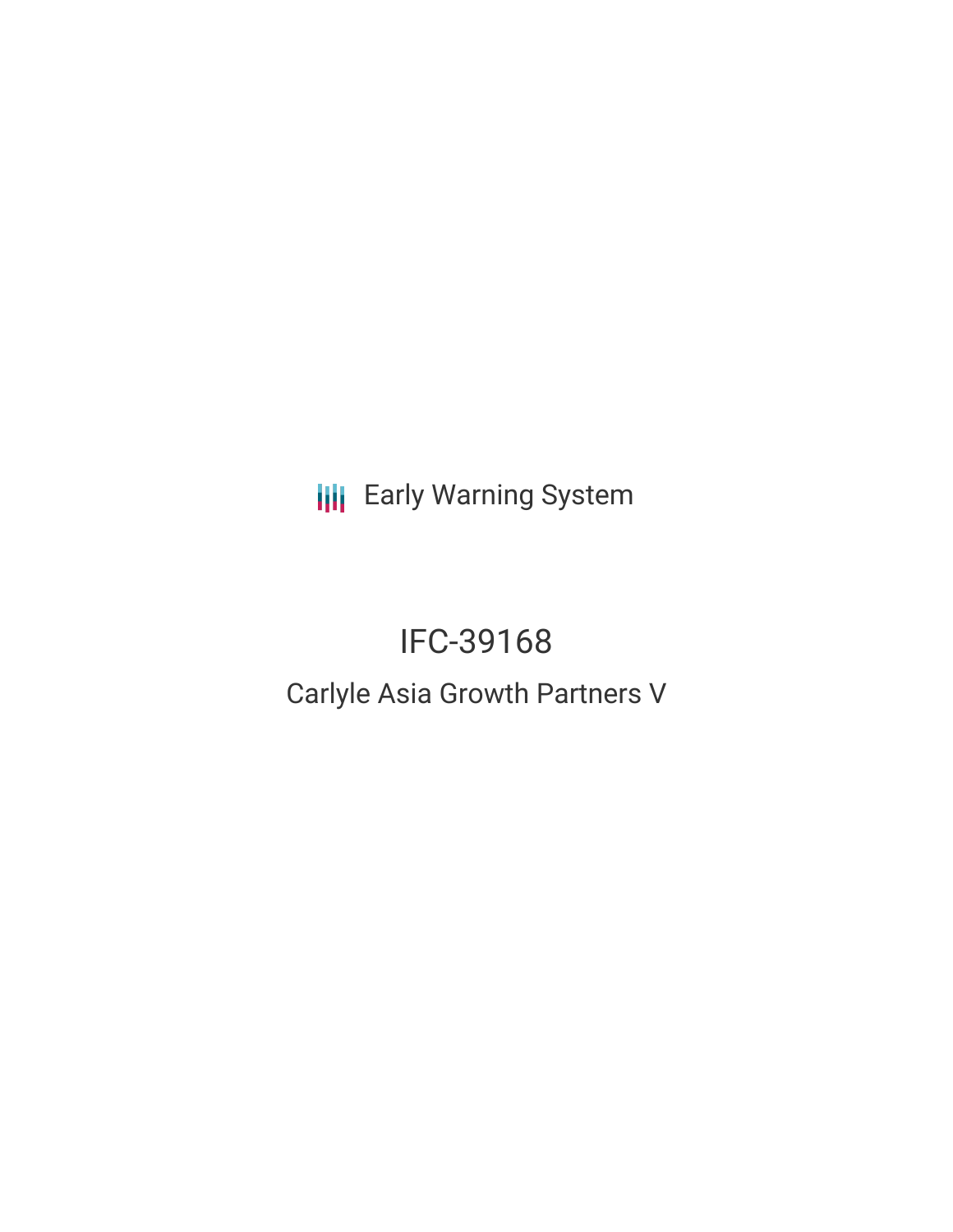

## **Quick Facts**

| International Finance Corporation (IFC) |
|-----------------------------------------|
| Approved                                |
| FI.                                     |
| 2017-04-10                              |
| Caryle Asia Growth Partners V L.P.      |
| Finance                                 |
| Equity                                  |
| \$25.00 million                         |
|                                         |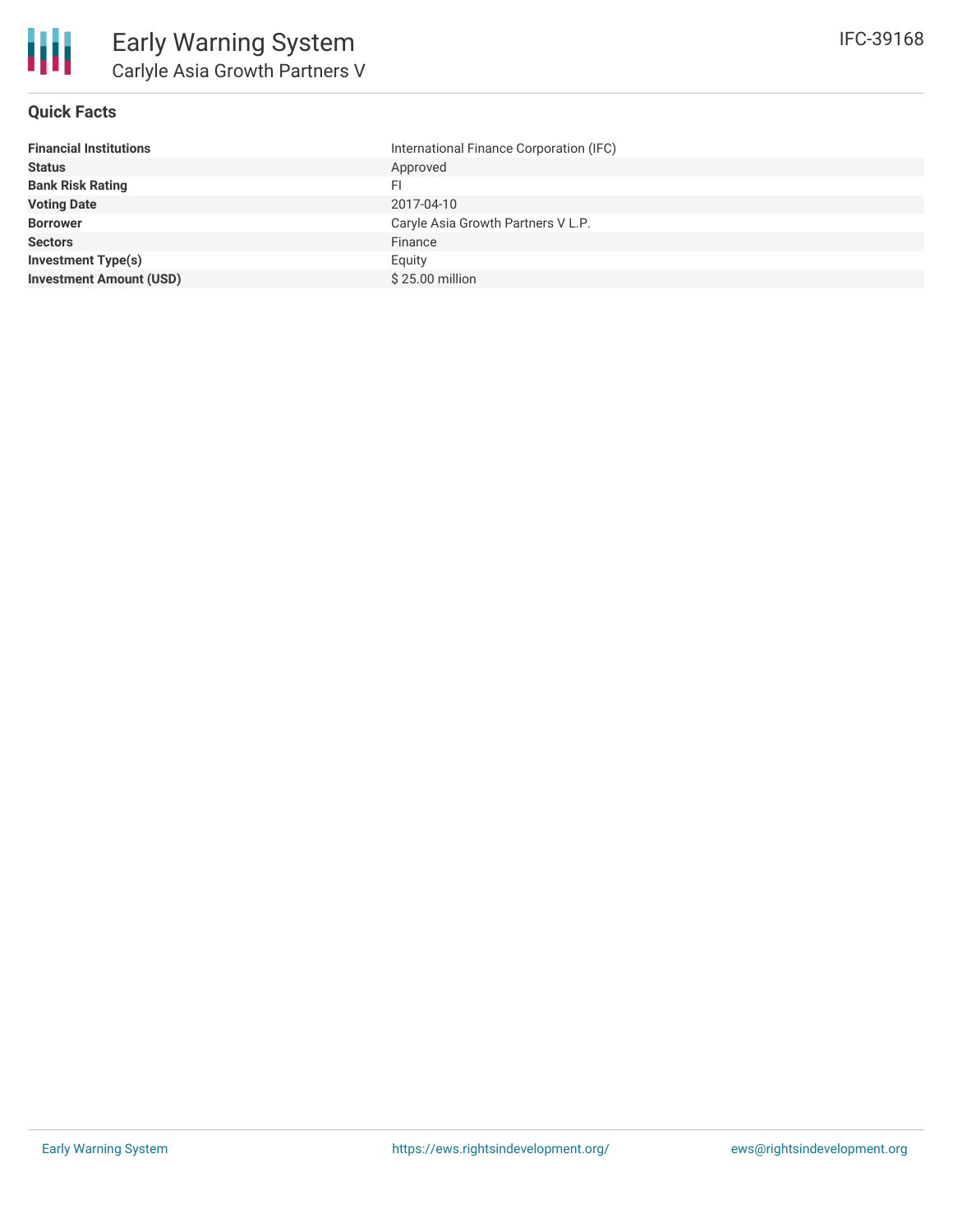

## **Project Description**

According to IFC website, the proposed project consists of an equity investment of up to US\$25-30 million in the Carlyle Asia Growth Partners V, L.P., a 10-year closed end generalist private equity fund domiciled in the Cayman Islands and managed by an affiliate of The Carlyle Group. The Fund targets small buyout and late-stage growth capital investments primarily in China and India and opportunistically in South Korea. The Fund is targeting US\$1 billion in commitments. The Fund is expected to make 15 to 20 investments with ticket sizes ranging between US\$30million to US\$75 million.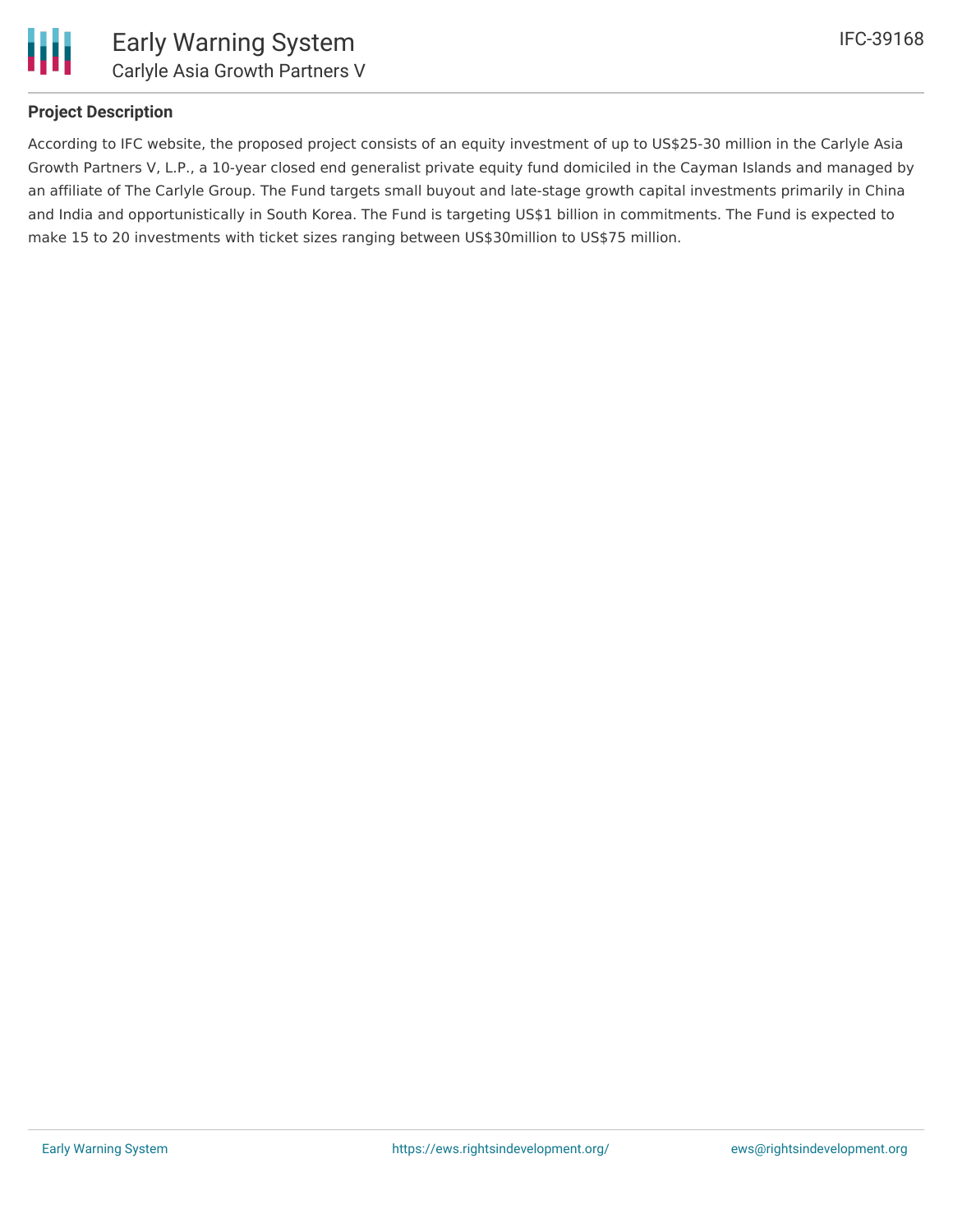## **Investment Description**

• International Finance Corporation (IFC)

## **Financial Intermediary**

Financial Intermediary: A commercial bank or financial institution that receives funds from a development bank. A financial intermediary then lends these funds to their clients (private actors) in the form of loans, bonds, guarantees and equity shares. Financial intermediaries include insurance, pension and equity funds. The direct financial relationship is between the development bank and the financial intermediary.

Carlyle Asia Growth [Partners](file:///actor/1032/) V, L.P. (Financial Intermediary)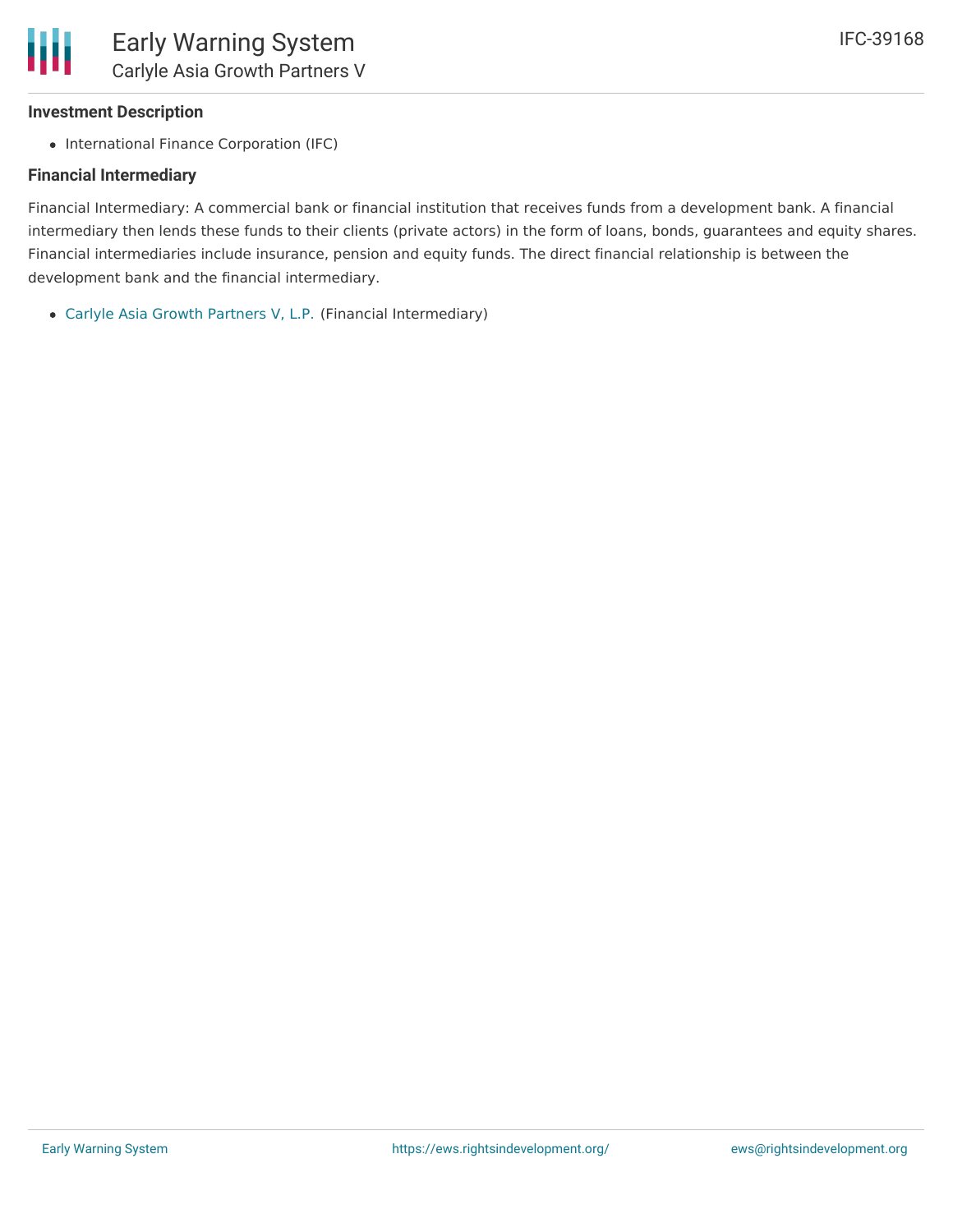

## **Private Actors Description**

Carlyle is a global alternative investment fund manager with approximately US\$158 billion in assets under management ("AUM") across 113 active funds and 168 fund of funds vehicles as of December 31, 2016. In Emerging Markets, Carlyle manages 7 private equity fund families with total AUM of US\$11 billion as of December 31, 2016.